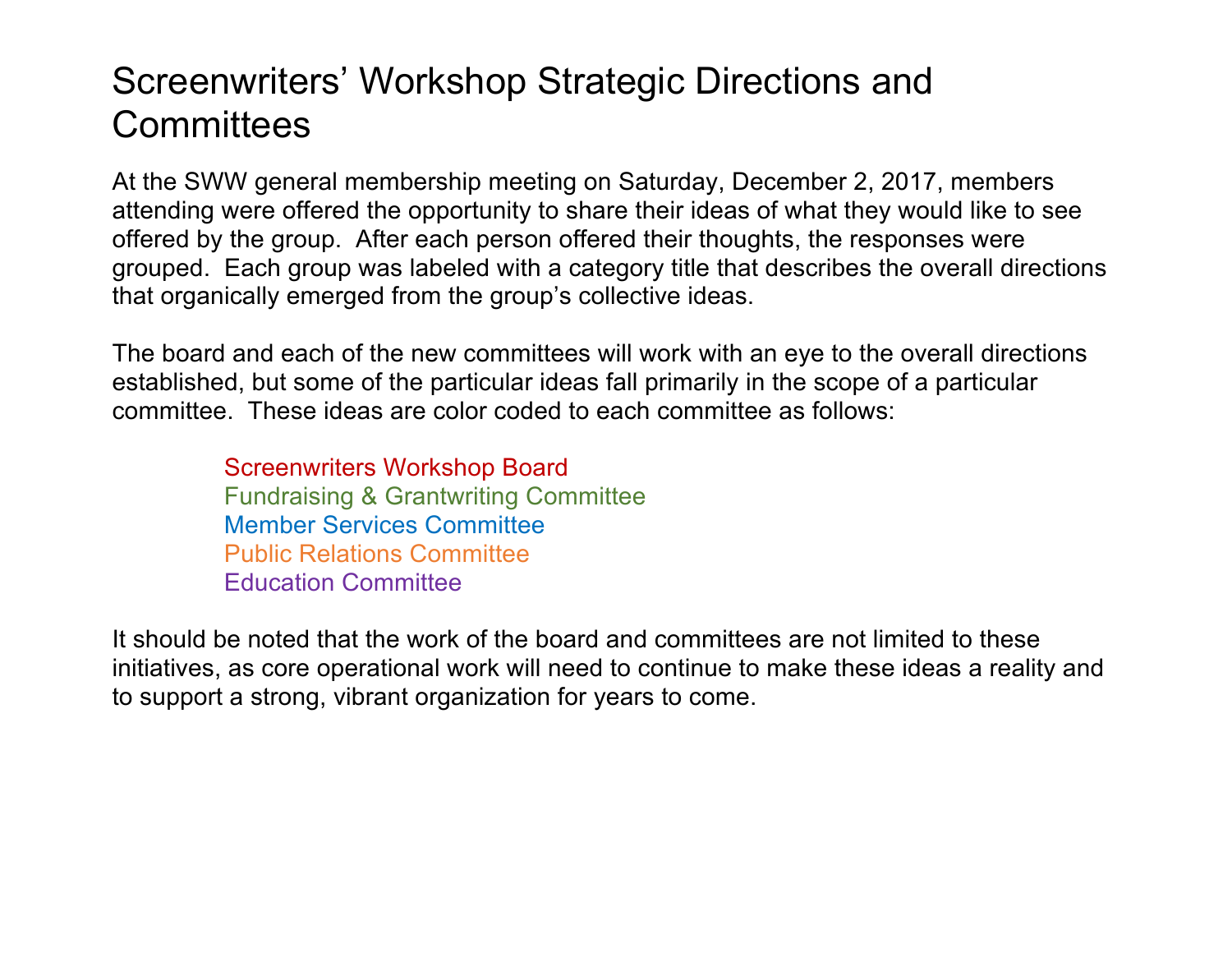|                                                          | <b>Re-Evaluate</b><br><b>Organizational</b><br><b>Governance</b>                                                                                                                                                                                                                                                                                                                                          | <b>Welcome and Set</b><br><b>Systematize/Automate</b><br><b>Membership Process</b><br><b>Expectations for Members</b>                                                                                                                                                                                                                                                                                                                                                                                                                                                                                                                                                                                                                                                                                                                                                        | <b>Promote Career</b><br><b>Development</b><br>for<br><b>Screenwriters</b>                                                                                                                                                                                                                                                             |
|----------------------------------------------------------|-----------------------------------------------------------------------------------------------------------------------------------------------------------------------------------------------------------------------------------------------------------------------------------------------------------------------------------------------------------------------------------------------------------|------------------------------------------------------------------------------------------------------------------------------------------------------------------------------------------------------------------------------------------------------------------------------------------------------------------------------------------------------------------------------------------------------------------------------------------------------------------------------------------------------------------------------------------------------------------------------------------------------------------------------------------------------------------------------------------------------------------------------------------------------------------------------------------------------------------------------------------------------------------------------|----------------------------------------------------------------------------------------------------------------------------------------------------------------------------------------------------------------------------------------------------------------------------------------------------------------------------------------|
| $\bullet$                                                | Do not make group<br>leaders financial<br>gatekeepers for<br>payment-only provide<br>info back to the board<br><b>Expand board member</b><br>definition to all key<br>positions, but only<br>officers vote (helps<br>groom future board<br>members and looks<br>better for grants<br>Shift all website/tech<br>duties to a new<br>webmaster position<br>Elections?<br><b>Put bylaws on Google</b><br>docs | Joint membership, one<br>Make sure that each script<br>$\bullet$<br>$\bullet$<br>fee<br>groups presents a number of<br><b>Facilitate membership</b><br>finished scripts each year<br>Brochures to hand out to new<br>payment (approved by<br>group leader and/or the<br>members<br>$\bullet$<br>board)<br>eMail alerts about<br>list online that links to the<br>$\bullet$<br>membership due date,<br>members' website, or offer to<br>etc<br>host a simple, static web page<br>Enrollment date, always<br>for a member<br>the 1 <sup>st</sup> day of the month<br>$\bullet$<br>Same annual membership<br>members<br>due date! January!!! \$85<br>YouTube tutorial for group<br><b>Pro-rated initial</b><br>$\bullet$<br>members<br>Keep script groups on task:<br>membership TDB-e.g.<br>\$7.00 per month<br>writing, news, that's IT<br>New member goodie bag<br>$\bullet$ | Class: "How to<br>$\bullet$<br>Have a<br>Minneapolis-<br><b>Based Career"</b><br>$\bullet$<br>Career<br>New Benefit? Have a member<br><b>Development</b><br>101 Workshop<br>$\bullet$<br>Agent<br>representation<br>counseling<br>Terms and agreements for new                                                                         |
| <b>Support the Promotion of</b><br><b>Develop Member</b> |                                                                                                                                                                                                                                                                                                                                                                                                           | <b>Identify and Recruit</b><br><b>New Sources of</b>                                                                                                                                                                                                                                                                                                                                                                                                                                                                                                                                                                                                                                                                                                                                                                                                                         | <b>Enhance Education</b>                                                                                                                                                                                                                                                                                                               |
|                                                          | <b>Individual and Group</b><br><b>Success</b>                                                                                                                                                                                                                                                                                                                                                             | <b>Fundraising and</b><br><b>Services</b><br><b>Membership</b>                                                                                                                                                                                                                                                                                                                                                                                                                                                                                                                                                                                                                                                                                                                                                                                                               | <b>Opportunities for</b><br><b>Screenwriters</b>                                                                                                                                                                                                                                                                                       |
| $\bullet$<br>$\bullet$                                   | Show more history of winning<br>scripts and 2nd Tuesday<br>scripts<br>Publicize our contest winners<br>on website more "Wall of<br>Fame"<br>Video script showcase to help<br>promote members<br>Promo video of actual SWW<br><b>Script Group</b>                                                                                                                                                          | Merchandise-t-<br><b>Recruit former and</b><br>$\bullet$<br>$\bullet$<br>lapsed members<br>shirts, mugs, pens<br>Fundraising<br>Program outreach to<br>$\bullet$<br>$\bullet$<br>schools-kids don't<br>activities<br><b>Get organization</b><br>know about<br>$\bullet$<br>discounts for<br>screenwriting<br>screen-writing<br>$\bullet$<br>Allow schools to form<br>software<br>new script groups<br>$\bullet$<br>What is our brand?<br>Develop a brand                                                                                                                                                                                                                                                                                                                                                                                                                     | More education on how<br>$\bullet$<br>to self-produce (finance,<br>production) the script<br>More education about<br>$\bullet$<br>writing for television<br><b>Sharing resources</b><br>$\bullet$<br>o How-to books<br><b>Screenplays</b><br>$\circ$<br><b>Contacts</b><br>$\circ$<br>Class: Improv for<br>$\bullet$<br><b>Writers</b> |